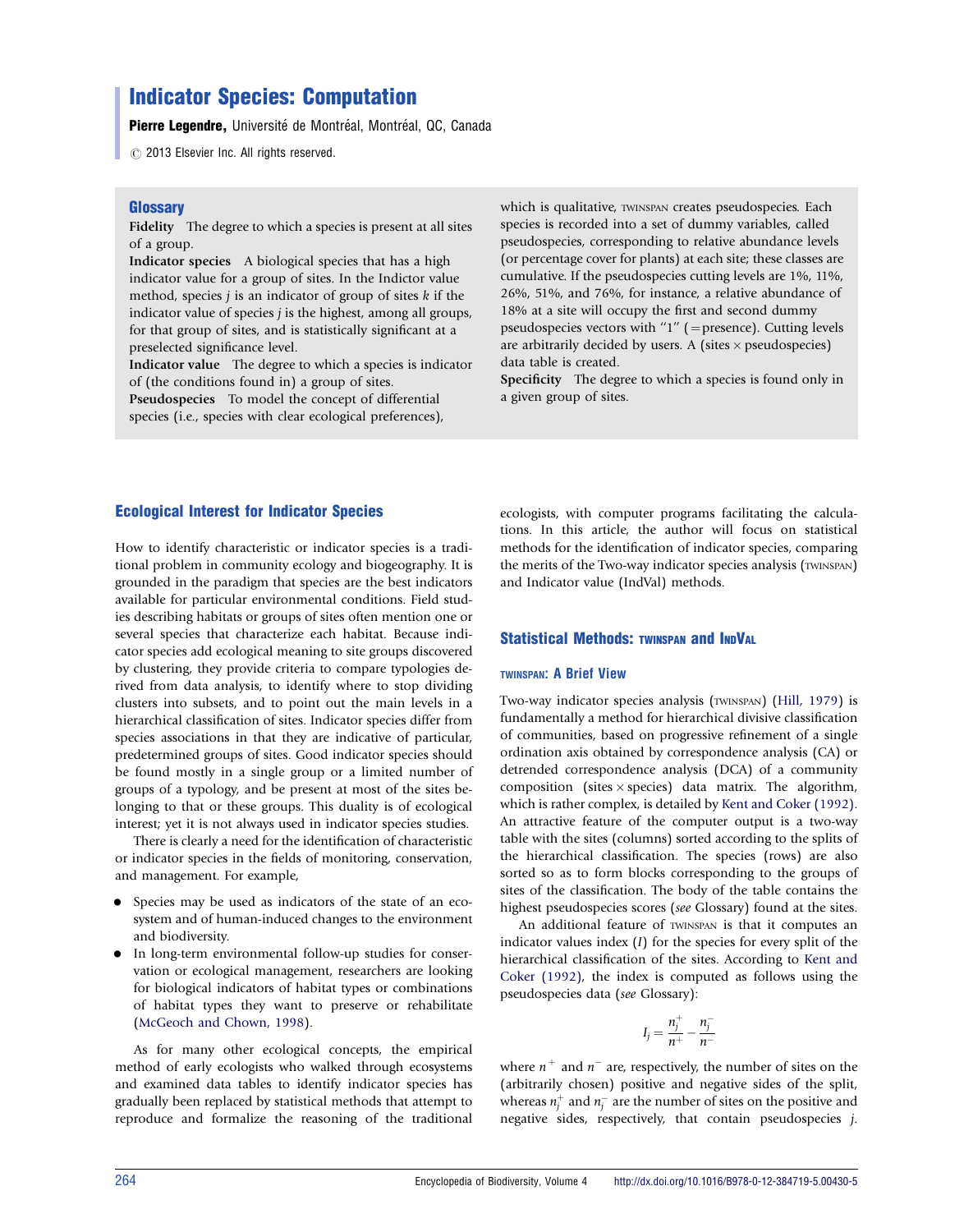A pseudospecies present in every site on the positive side and in none of the sites on the negative side obtains  $I_i = 1$ , and  $-1$ if it is found in every site on the negative side and in none on the positive side. A pseudospecies that occurs in all sites on both sides of the split obtains  $I_i = 0$ . In TWINSPAN, only one pseudospecies of a single species is declared an indicator of a split, and that is the pseudospecies that has the highest absolute value of I.  $n_j^+/n^+$  is the measure of fidelity to a group used in the INDVAL method (see The INDVAL Method).

The major disadvantage of TWINSPAN is that it can only compute the indicator value of species for the hierarchical classification produced by itself. Another critique is that the importance of a species in the analysis depends on the abundances of the other species because the pseudospecies, which form the data basis of the method, are based on species relative abundances. The method has also been criticized by [Belbin and McDonald \(1993\)](#page-4-0) because it assumes the existence of a single, strong gradient dominating the data structure, and because the cutting points for the whole group, and then for subgroups, are always chosen to be the centroid of the group to be split instead of a point where a large gap occurs in the data. Because of that, sites that are very similar in species composition may end up in separate groups. The last problem has been alleviated by a modification to the method proposed by Roleček et al. (2009).

#### The INDVAL Method

Dufrêne and Legendre (1997) presented an alternative to TWINSPAN in the search for indicator species and species assemblages characterizing groups of sites. Like TWINSPAN, the indicator value (IndVal) method analyses the species with reference to a prior partition of the sites. The first novelty of IndVal is that it derives indicator species from any hierarchical or nonhierarchical classification of the objects (sampling sites), contrary to TWINSPAN where indicator species can only be derived for a classification obtained by splitting sites along a CA axis. The second novelty lies in the way the indicator value of a species is measured for a group of sites. The indicator value index (INDVAL) is based only on within-species abundance and occurrence comparisons; its value is not affected by the abundances of other species. The significance of the indicator value of each species is assessed by a randomization procedure.

The IndVal index is defined as follows. For each species j in each cluster of sites  $k$ , one computes the product of two values,  $A_{kj}$  and  $B_{kj}$ .  $A_{kj}$  is a measure of specificity based on abundance values whereas  $B_{kj}$  is a measure of fidelity computed from presence data:

$$
A_{kj} = Nindividuals_{kj}/Nindividuals_{+k}
$$
  

$$
B_{kj} = Nsites_{kj}/Nsites_{k+}
$$
  

$$
INDVAI_{kj} = A_{kj}B_{kj}
$$

n the formula for specificity  $(A_{kj})$ , N individuals<sub>kj</sub> is the mean abundance of species  $j$  across the sites pertaining to cluster  $k$ and N individuals  $_{+k}$  is the sum of the mean abundances of species  $j$  within the various clusters. The mean number of individuals in each cluster is used, instead of summing the individuals across all sites of a cluster, because this removes

any effect of variations in the number of sites belonging to the various clusters. Differences in abundance among sites of a cluster are not taken into account.  $A_{ki}$  is maximum when species  $j$  is present in cluster  $k$  only. In the formula for fidelity  $(B_{ki})$ , N sites<sub>ki</sub> is the number of sites in cluster k where species j is present and  $N$  sites $_{k+}$  is the total number of sites in that cluster, as in index I of TWINSPAN.  $B_{ki}$  is maximum when species  $j$  is present at all sites of cluster  $k$ . Quantities  $A$  and  $B$  must be combined by multiplication because they represent independent information (i.e., specificity and fidelity) about the distribution of species j.

The indicator value of species j for a partition of sites is the largest value of IndVal<sub>ki</sub> observed over all clusters  $k$  of that partition:

$$
IndVal_j = \max[IndVal_{kj}]
$$

The index is maximum (its value is 1) when the individuals of species j are observed at all sites belonging to a single cluster. A random permutation procedure of the sites among the site groups is used to test the significance of IndValj. A correction for multiple testing is necessary before reporting the results when multiple tests (for several species) have been conducted. The index can be computed for a given partition of the sites, or for all levels of a hierarchical classification of the sites.

## Numerical Example

[Table 1](#page-2-0) describes the example given by Dufrêne and Legendre [\(1997\),](#page-4-0) slightly modified, to illustrate the computation of the IndVal index. The data represent three species observed at 25 sites, which are divided into five groups. To facilitate comparisons, the sums of the mean group abundances are 20 for all three species. For species 1,  $IndVal_{k1}$  has the highest value (0.30) for group 2, so  $IndVal_1=0.30$ . Following similar reasoning, IndVal<sub>2</sub>=0.40 and IndVal<sub>3</sub>=0.90. The permutational p-values computed by functions IndVal() of LABDSV and multipatt() of INDICSPECIES in R are significant in all three cases.

## Statistical Method: INDVAL Expanded

De Cáceres and Legendre (2009) described other statistics that can be used to assess the indicator value of species. The statistics are divided into (1) correlation indices, which are used for determining the ecological preferences of species among a set of alternative site groups or site group combinations, and (2) indicator value indices, including IndVal, which are used for assessing the predictive values of species as indicators of the conditions found in site groups, for example for field determination of community types or ecological monitoring. Each of these families of indices comes in different types: there are indices for presence–absence and for quantitative species data; there are also nonequalized indices that give equal weights to individual sites and groupequalized indices that give equal weights to all groups whatever the number of sites they contain. For studies involving several groups of sites, De Cáceres et al. (2010) showed that the interpretation of indicator value analysis could be improved by computing the statistics for all possible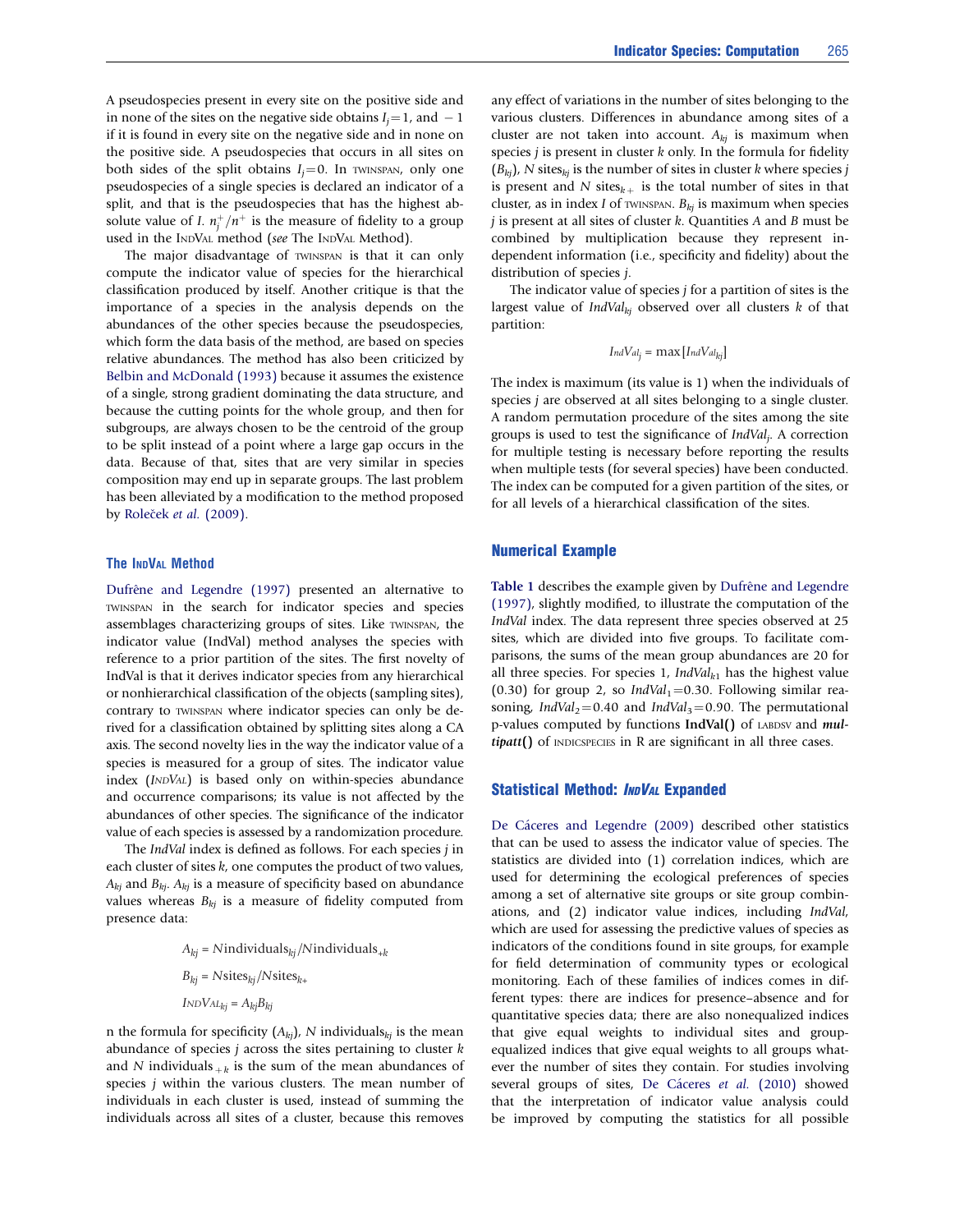| Groups                                                             | Group 1                             |                |              |              |                                    | Group 2                            |                          |                          |             | Group 3                            |                                    |             |                       |             |                                    | Group 4                              |             |                                    |             | Group 5                            |                                    |             |                                    |                          |                          |  |
|--------------------------------------------------------------------|-------------------------------------|----------------|--------------|--------------|------------------------------------|------------------------------------|--------------------------|--------------------------|-------------|------------------------------------|------------------------------------|-------------|-----------------------|-------------|------------------------------------|--------------------------------------|-------------|------------------------------------|-------------|------------------------------------|------------------------------------|-------------|------------------------------------|--------------------------|--------------------------|--|
| <b>Sites</b>                                                       |                                     | $\overline{2}$ | 3            | 4            | 5                                  | 6                                  | 7                        | 8                        | 9           | 10                                 | 11                                 | 12          | 13                    | 14          | 15                                 | 16                                   | 17          | 18                                 | 19          | 20                                 | 21                                 | 22          | 23                                 | 24                       | 25                       |  |
| Species 1<br>Species 2<br>Species 3                                | 4<br>8<br>18                        | 4<br>8<br>18   | 4<br>8<br>18 | 4<br>8<br>18 | 4<br>8<br>18                       | 6<br>4<br>$\overline{2}$           | 6<br>4<br>$\overline{2}$ | 6<br>4<br>$\overline{2}$ | 6<br>4<br>2 | 6<br>4<br>$\overline{2}$           | 5<br>6<br>0                        | 5<br>6<br>0 | 5<br>6<br>$\mathbf 0$ | 5<br>6<br>0 | 5<br>6<br>0                        | 3<br>4<br>0                          | 3<br>4<br>0 | 3<br>$\overline{2}$<br>$\mathbf 0$ | 3<br>0<br>0 | 3<br>$\mathbf 0$<br>0              | 2<br>0<br>0                        | 2<br>0<br>0 | $\overline{2}$<br>0<br>$\mathbf 0$ | $\overline{2}$<br>0<br>0 | $\overline{c}$<br>0<br>0 |  |
| <b>Species 1</b><br>A <sub>k1</sub><br>$B_{k1}$<br><b>INDVALK1</b> | $4/20 = 0.20$<br>$5/5 = 1$<br>0.20  |                |              |              |                                    | $6/20 = 0.30$<br>$5/5 = 1$<br>0.30 |                          |                          |             |                                    | $5/20 = 0.25$<br>$5/5 = 1$<br>0.25 |             |                       |             |                                    | $3/20 = 0.15$<br>$5/5 = 1$<br>0.15   |             |                                    |             |                                    | $2/20 = 0.10$<br>$5/5 = 1$<br>0.10 |             |                                    |                          |                          |  |
| <b>Species 2</b><br>$A_{k2}$<br>$B_{k2}$<br>$InvVAL_{k2}$          | $8/20 = 0.40$<br>$5/5 = 1$<br>0.40  |                |              |              |                                    | $4/20 = 0.20$<br>$5/5 = 1$<br>0.20 |                          |                          |             |                                    | $6/20 = 0.30$<br>$5/5 = 1$<br>0.30 |             |                       |             |                                    | $2/20 = 0.10$<br>$3/5 = 0.6$<br>0.06 |             |                                    |             |                                    | $0/20 = 0.00$<br>$0/5 = 0$<br>0.00 |             |                                    |                          |                          |  |
| Species 3<br>$A_{k3}$<br>$B_{k3}$<br>$INDVAL_{k3}$                 | $18/20 = 0.90$<br>$5/5 = 1$<br>0.90 |                |              |              | $2/20 = 0.10$<br>$5/5 = 1$<br>0.10 |                                    |                          |                          |             | $0/20 = 0.00$<br>$0/5 = 0$<br>0.00 |                                    |             |                       |             | $0/20 = 0.00$<br>$0/5 = 0$<br>0.00 |                                      |             |                                    |             | $0/20 = 0.00$<br>$0/5 = 0$<br>0.00 |                                    |             |                                    |                          |                          |  |

<span id="page-2-0"></span>**Table 1** Numerical example: abundance of three species at 25 sites divided into five groups

Top panel: species abundance data. Bottom: calculation of the specificity  $(A_{kl})$ , fidelity  $(B_{kl})$  and  $I_{ub}$  index for each species (j) in each group of sites (k). The maximum value of  $InvVAL_{ki}$  for each species is in bold.

Source: Modified from Dufrêne M and Legendre P (1997) Species assemblages and indicator species: The need for a flexible asymmetrical approach. Ecological Monographs 67, 345–366.

combinations of site groups. [Moretti](#page-4-0) et al. (2010) published an application of that method.

A detailed discussion of the limitations of indicator value analysis is found in De Cáceres et al. (2010). They point out that more indicator species will be found than expected by chance when the classification of sites was obtained from the same species composition data that are used for IndVal analysis. In that case, p-values must be interpreted with caution: they do not result from a genuine test of significance where the classification of sites has to be independent of the species data used in the test.

Variants of the IndVal index have been proposed by [Podani](#page-4-0) and Csányi (2010). Instead of using specificity and fidelity alone, these authors proposed to define the indicator value of a species as the product of two among three quantities: specificity  $A_{ki}$  (that they called concentration), specificity (new equation, with allowance for positive or negative species preferences), and fidelity  $B_{ki}$ . They provided formulas based on presence–absence or abundance data for each of these three quantities.

According to [McGeoch and Chown \(1998\),](#page-4-0) INDVAL is important for conservation biology because it is conceptually straightforward and allows researchers to identify biological indicators for any combination of habitat types or areas of interest – existing conservation areas, or groups of sites based on the outcome of a classification procedure. The method is sometimes used to identify biological indicators for groups of sites classified using the target taxa, subject to the caveat about p-values mentioned two paragraphs up, or in other instances using nontarget taxa, for example finding insect biological indicators for a classification of sites based on plant community data.

An INDVAL index for a species is calculated independently of the other species in the assemblage. Because of that, comparisons of indicator values can be made between taxonomically unrelated taxa, or taxa in different functional groups or in different communities. Comparisons across taxa are robust to differences in abundance that may or may not be due to differences in capturability or sampling methods. The method is also robust to differences in the numbers of sites between site groups, in abundance among sites within a particular group, and in the absolute abundances of very different taxa that may show similar trends.

When a group of sites for which indicator species are sought corresponds to a well-delimited geographic area, superposition of distribution maps for the indicator species of that group should help identify the core conservation areas for these species, even when little other biological information is available.

Taxa described as biological indicators in the literature are often merely the favorite taxa of their proponents; ornithologists prefer birds, lepidopterists butterflies, and coleopterists beetles. IndVal provides an objective method for addressing this problem by enabling assessment of the relative merits of different taxa for a given study area [\(McGeoch and](#page-4-0) [Chown, 1998\)](#page-4-0). The species that emerge from this procedure as the best indicators for a group of sites should prove useful for monitoring site alterations, natural or man-induced.

#### Ecological Applications

#### Carabid Beetles in Belgium

Dufrêne and Legendre (1997) analyzed a large data set of Carabid beetle distributions in open habitats of Belgium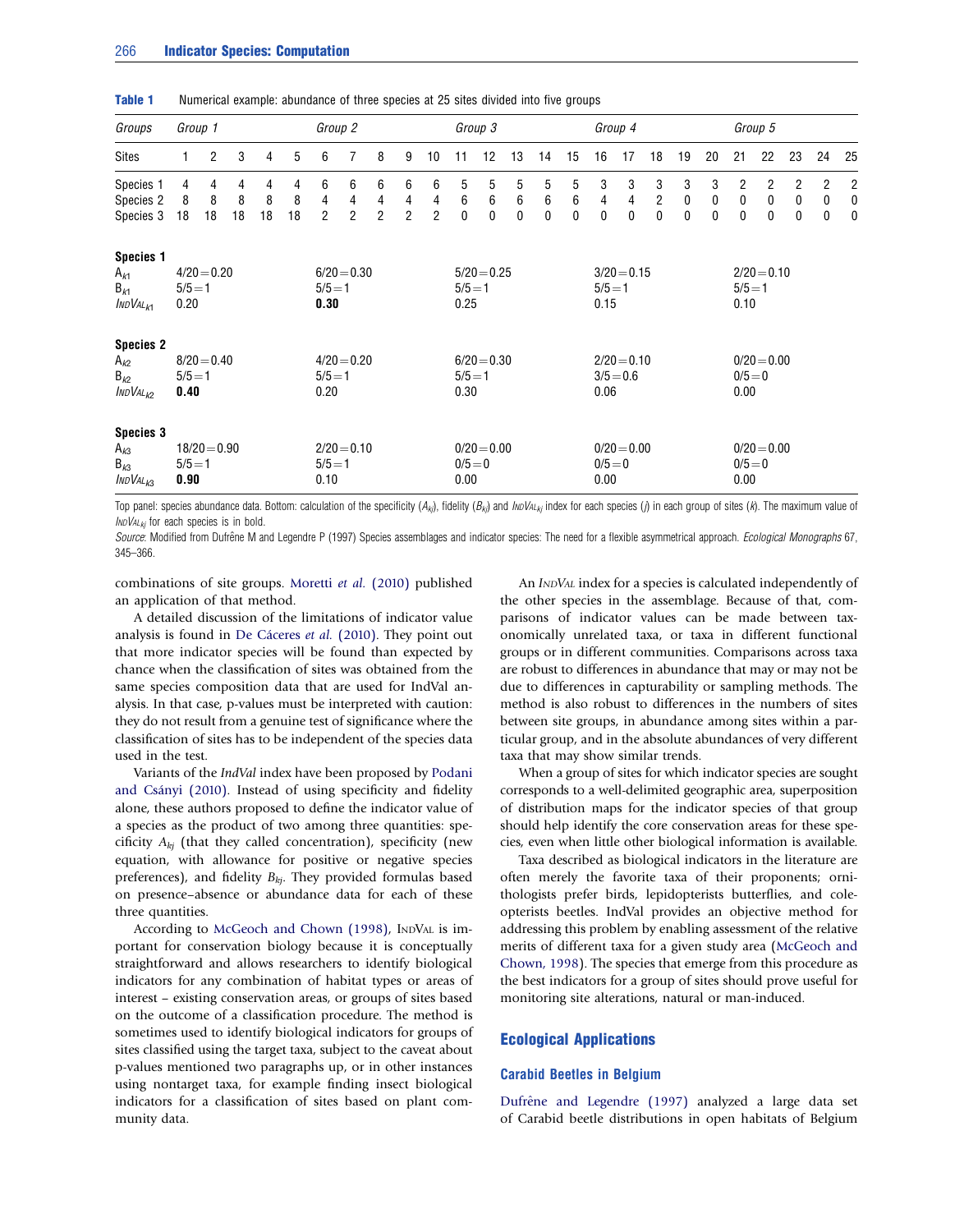(189 species collected in pitfall traps at 69 sites). Classification of the sites was obtained by distance-based K-means partitioning computed as follows: first, a distance matrix (percentage difference, also called Bray-Curtis distance) was computed from the log-transformed species abundance data; this distance matrix was subjected to principal coordinate analysis (PCoA), also called metric multidimensional scaling; all ordination axes (i.e., the principal coordinates) produced by PCoA were used as input data into K-means partitioning. Although the clusters produced by K-means were not forced to be hierarchically nested, they showed a strong hierarchical structure for  $K=$  two to ten groups. This allowed the authors to represent the relationships among partitions as a dendrogram with  $K=10$  groups, which corresponded to the main types of habitat recognized a priori by surveying the sites.

Indicator values were computed for each species and partitioning level. Some species were found to be stenotopic (narrow niches) whereas others were eurytopic (species with wide niches, present in a variety of habitats). Other species characterized intermediate levels of the hierarchy. The best indicator species (IndVal $>$ 0.25) were assembled into a twoway indicator table; this tabular representation displayed hierarchical relationships among the species.

The INDVAL results were compared to TWINSPAN. The partitions of sites used in the two methods were not the same; the TWINSPAN typology was obtained by partitioning CA ordination axes. TWINSPAN identified, as indicators, pseudospecies pertaining to very low cut-off levels. These species were not particularly useful for prediction because they were simply known to be present at all sites of a group. Several species identified by TWINSPAN as indicators also received a high indicator value from the IndVal procedure for the same or a closely related habitat class. IndVal identified several other indicator species, with rather high indicator values, that also contributed to the specificity of the groups of sites but had been missed by TWINSPAN. So, the IndVal method appeared to be more sensitive than TWINSPAN to the fidelity and specificity of species.

# More Application Examples

Here are more examples of the many applications of indicator species analysis found in the literature.

- [Borcard \(1996\)](#page-4-0) and [Borcard and Vaucher-von Ballmoos](#page-4-0) [\(1997\)](#page-4-0) present applications of the indicator value method to the identification of the Oribatid mite species that characterize well-defined zones in a peat bog of the Swiss Jura.
- The indicator values of beetle species characterizing different types of forests have been studied by Barbalat and Borcard (1997).
- [Tuomisto](#page-4-0) et al. (2003) used spatially-constrained clustering to group 86 sampling units, each 500 m in length, forming a 43-km long transect in the Amazonian rain forest in Peru, into spatial clusters on the basis of satellite image pixel values. They also surveyed the ferns and Melastomaceae in the 86 sampling units in the field. Then they used the INDVAL method to determine the species of ferns and Melastomaceae that were good indicators of the spatial clusters.
- [Legendre](#page-4-0) et al. (2009) used multivariate regression tree analysis ([De'ath, 2002\)](#page-4-0) to identify habitat types that were similar in topographic conditions and in species composition in a Chinese permanent forest plot divided in  $20 \text{ m} \times 20 \text{ m}$  quadrats; then they used the IndVal method to identify, among the 159 tree species, the nine species that were statistically significant indicators of the five main habitat types. In this paper, the species used for IndVal analysis had been used to obtain the classification of the sites; as a consequence, the p-values had to be interpreted with caution.
- De Cáceres et al. (2010) carried out indicator species analysis of the vegetation of the Barro Colorado Island (BCI) permanent forest plot in Panama, also divided in  $20 \text{ m} \times 20 \text{ m}$  quadrats, grouped into seven habitat types identified in the literature. Among 307 tree species, they identified 44 indicator species of individual habitat types and 64 species for habitat type combinations. In this paper, the classification of the sites was independent of the species analyzed for indicator value.

## **Conclusion**

Indicator species are biological indicators of groups of sites representing habitat types or combinations of habitat types; they are of prime interest for ecosystem conservation and management. Statistical methods are now available to identify indicator species in different situations (presence–absence or abundance data, group-equalized or nonequalized indices) and for a variety of purposes: correlation indices are used for determining the ecological preferences of species among a set of alternative site groups or site group combinations, whereas indicator value indices are used for assessing the predictive values of species as indicators of the conditions found at groups of sites. Both types of indices are readily available for computation in R functions. Tests of significance can be computed for these indices, producing p-values that help identify the most interesting indicator species.

# **Software**

In the R statistical language, indicator value indices (INDVAL) can be computed by functions strassoc() and multipatt() of INDICSPECIES and by function indval() of LABDSV. The functions in INDICSPECIES offer a choice of the several different indicator statistics described in De Cáceres and Legendre (2009). The INDVAL index is also available in the computer package PC-ORD. The TWINSPAN program, in FORTRAN, can be obtained from several Web pages.

See also: Indicator Species

## **References**

Barbalat S and Borcard D (1997) Distribution of four beetle families (Coleoptera: Buprestidae, Cerambycidae, phytophagous Scarabaeidae and Lucanidae) in different forest ecotones in the Areuse Gorges (Neuchâtel, Switzerland). Écologie 28: 199–208.